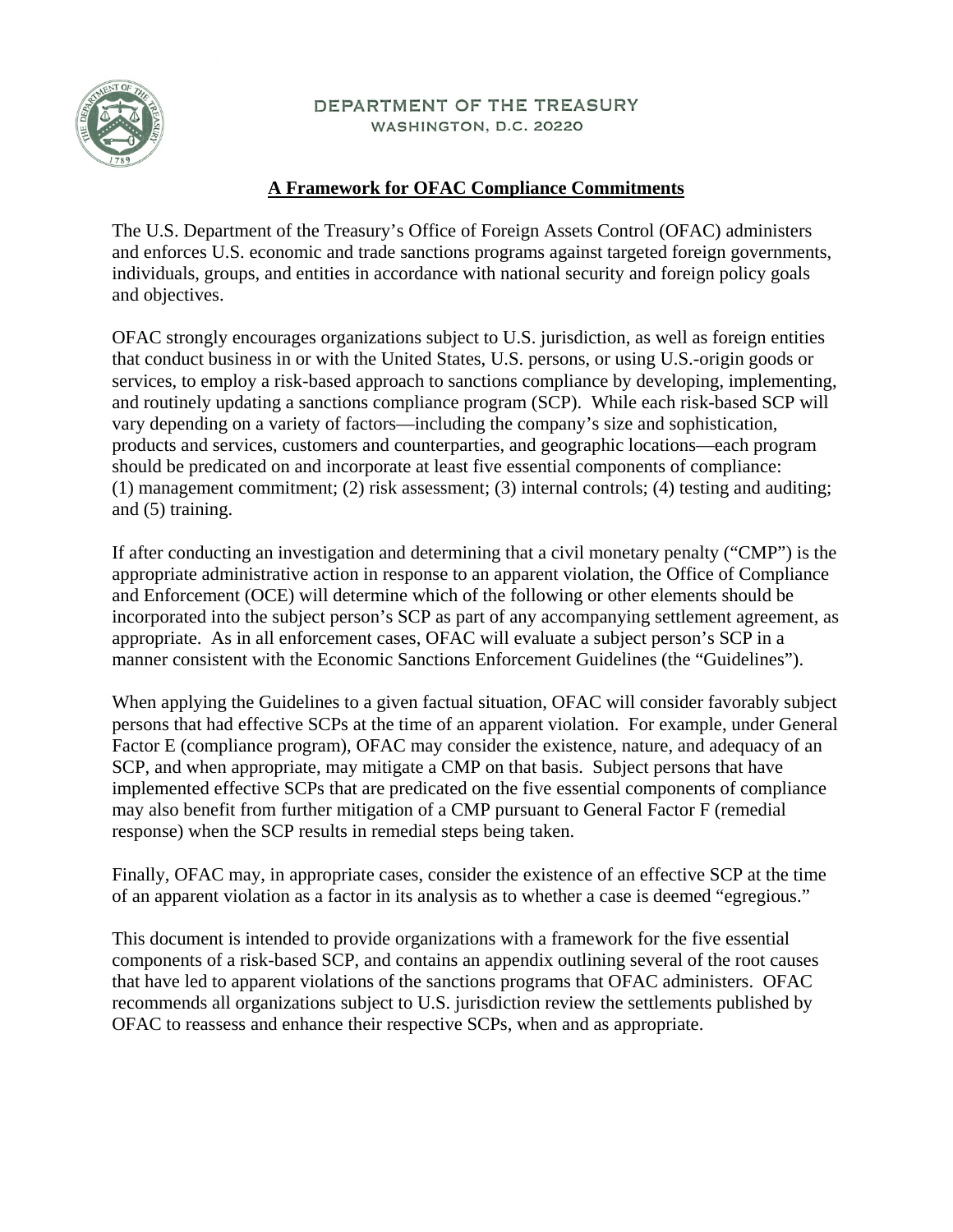### **MANAGEMENT COMMITMENT**

 $\overline{a}$ 

Senior Management's commitment to, and support of, an organization's risk-based SCP is one of the most important factors in determining its success. This support is essential in ensuring the SCP receives adequate resources and is fully integrated into the organization's daily operations, and also helps legitimize the program, empower its personnel, and foster a culture of compliance throughout the organization.

#### **General Aspects of an SCP: Senior Management Commitment**

Senior management commitment to supporting an organization's SCP is a critical factor in determining the success of the SCP. Effective management support includes the provision of adequate resources to the compliance unit(s) and support for compliance personnel's authority within an organization. The term "senior management" may differ among various organizations, but typically the term should include senior leadership, executives, and/or the board of directors.

- **I. Senior management has reviewed and approved the organization's SCP.**
- **II. Senior management ensures that its compliance unit(s) is/are delegated sufficient authority and autonomy to deploy its policies and procedures in a manner that effectively controls the organization's OFAC risk. As part of this effort, senior management ensures the existence of direct reporting lines between the SCP function and senior management, including routine and periodic meetings between these two elements of the organization.**
- **III. Senior management has taken, and will continue to take, steps to ensure that the organization's compliance unit(s) receive adequate resources—including in the form of human capital, expertise, information technology, and other resources, as appropriate—that are relative to the organization's breadth of operations, target and secondary markets, and other factors affecting its overall risk profile.**

These efforts could generally be measured by the following criteria:

- A. The organization has appointed a dedicated OFAC sanctions compliance officer<sup>[1](#page-1-0)</sup>;
- **B.** The quality and experience of the personnel dedicated to the SCP, including: (i) the technical knowledge and expertise of these personnel with respect to OFAC's regulations, processes, and actions; (ii) the ability of these personnel to understand complex financial and commercial activities, apply their knowledge of OFAC to these items, and identify OFAC-related issues, risks, and prohibited activities; and (iii) the efforts to ensure that personnel dedicated to the SCP have sufficient experience and an appropriate position within the organization, and are an integral component to the organization's success; and

<span id="page-1-0"></span><sup>&</sup>lt;sup>1</sup> This may be the same person serving in other senior compliance positions, e.g., the Bank Secrecy Act Officer or an Export Control Officer, as many institutions, depending on size and complexity, designate a single person to oversee all areas of financial crimes or export control compliance.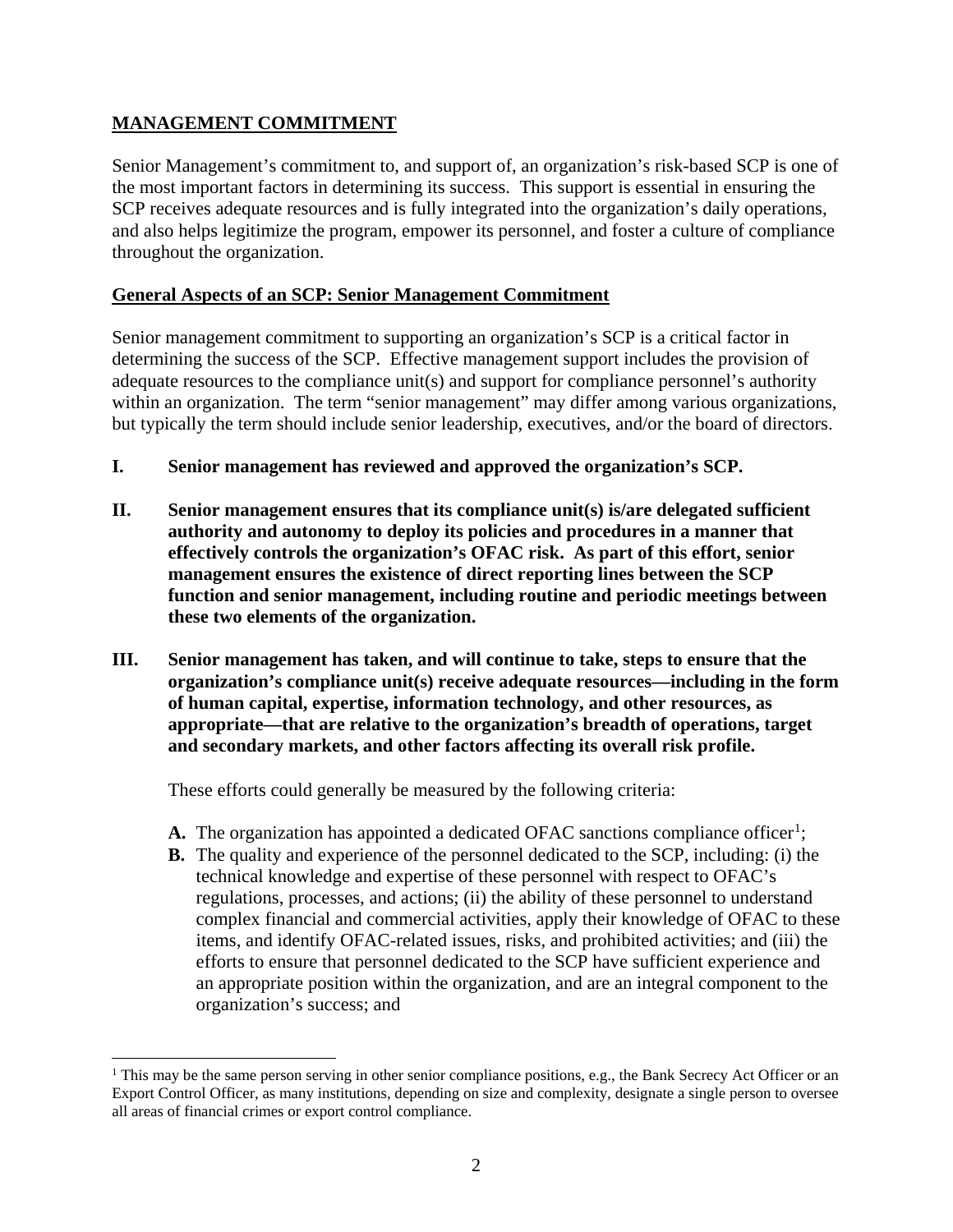**C.** Sufficient control functions exist that support the organization's SCP—including but not limited to information technology software and systems—that adequately address the organization's OFAC-risk assessment and levels.

#### **IV. Senior management promotes a "culture of compliance" throughout the organization.**

These efforts could generally be measured by the following criteria:

- **A.** The ability of personnel to report sanctions related misconduct by the organization or its personnel to senior management without fear of reprisal.
- **B.** Senior management messages and takes actions that discourage misconduct and prohibited activities, and highlight the potential repercussions of non-compliance with OFAC sanctions; and
- **C.** The ability of the SCP to have oversight over the actions of the entire organization, including but not limited to senior management, for the purposes of compliance with OFAC sanctions.
- **V. Senior management demonstrates recognition of the seriousness of apparent violations of the laws and regulations administered by OFAC, or malfunctions, deficiencies, or failures by the organization and its personnel to comply with the SCP's policies and procedures, and implements necessary measures to reduce the occurrence of apparent violations in the future. Such measures should address the root causes of past apparent violations and represent systemic solutions whenever possible.**

#### **RISK ASSESSMENT**

Risks in sanctions compliance are potential threats or vulnerabilities that, if ignored or not properly handled, can lead to violations of OFAC's regulations and negatively affect an organization's reputation and business. OFAC recommends that organizations take a risk-based approach when designing or updating an SCP. One of the central tenets of this approach is for organizations to conduct a routine, and if appropriate, ongoing "risk assessment" for the purposes of identifying potential OFAC issues they are likely to encounter. As described in detail below, the results of a risk assessment are integral in informing the SCP's policies, procedures, internal controls, and training in order to mitigate such risks.

While there is no "one-size-fits all" risk assessment, the exercise should generally consist of a holistic review of the organization from top-to-bottom and assess its touchpoints to the outside world. This process allows the organization to identify potential areas in which it may, directly or indirectly, engage with OFAC-prohibited persons, parties, countries, or regions. For example, an organization's SCP may conduct an assessment of the following: (i) customers, supply chain, intermediaries, and counter-parties; (ii) the products and services it offers, including how and where such items fit into other financial or commercial products, services, networks, or systems; and (iii) the geographic locations of the organization, as well as its customers, supply chain, intermediaries, and counter-parties. Risk assessments and sanctions-related due diligence is also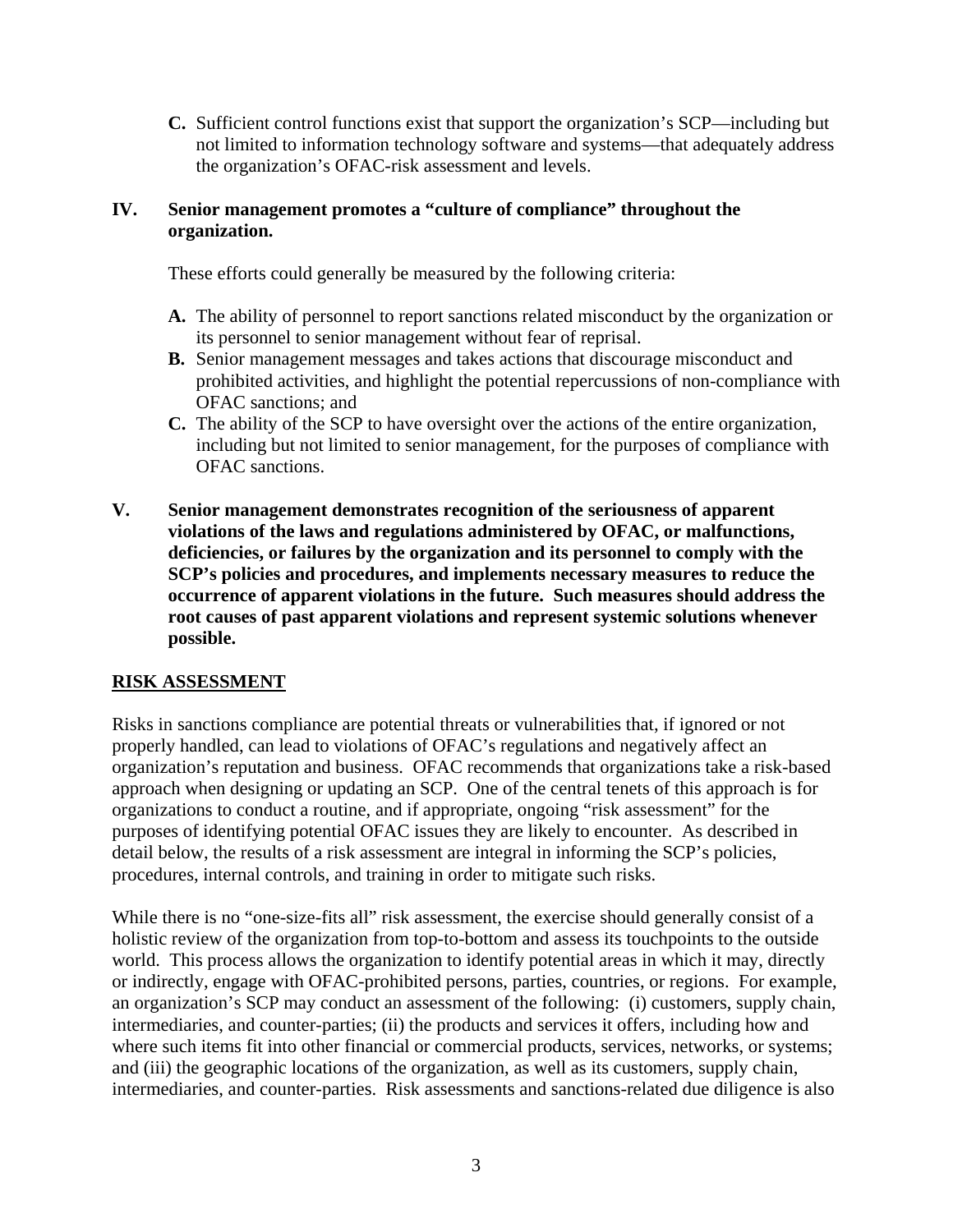important during mergers and acquisitions, particularly in scenarios involving non-U.S. companies or corporations.

#### **General Aspects of an SCP: Conducting a Sanctions Risk Assessment**

A fundamental element of a sound SCP is the assessment of specific clients, products, services, and geographic locations in order to determine potential OFAC sanctions risk. The purpose of a risk assessment is to identify inherent risks in order to inform risk-based decisions and controls. The Annex to Appendix A to 31 C.F.R. Part 501, OFAC's Economic Sanctions Enforcement Guidelines, provides an OFAC Risk Matrix that may be used by financial institutions or other entities to evaluate their compliance programs:

- **I. The organization conducts, or will conduct, an OFAC risk assessment in a manner, and with a frequency, that adequately accounts for the potential risks. Such risks could be posed by its clients and customers, products, services, supply chain, intermediaries, counter-parties, transactions, and geographic locations, depending on the nature of the organization. As appropriate, the risk assessment will be updated to account for the root causes of any apparent violations or systemic deficiencies identified by the organization during the routine course of business.**
	- A. In assessing its OFAC risk, organizations should leverage existing information to inform the process. In turn, the risk assessment will generally inform the extent of the due diligence efforts at various points in a relationship or in a transaction. This may include:
		- 1. On-boarding: The organization develops a sanctions risk rating for customers, customer groups, or account relationships, as appropriate, by leveraging information provided by the customer (for example, through a Know Your Customer or Customer Due Diligence process) and independent research conducted by the organization at the initiation of the customer relationship. This information will guide the timing and scope of future due diligence efforts. Important elements to consider in determining the sanctions risk rating can be found in [OFAC's risk matrices.](https://www.ecfr.gov/cgi-bin/text-idx?SID=848b2642ff8499c529baa2a3739cf218&mc=true&node=ap31.3.501_1901.a&rgn=div9)
		- 2. Mergers and Acquisitions (M&A): As noted above, proper risk assessments should include and encompass a variety of factors and data points for each organization. One of the multitude of areas organizations should include in their risk assessments—which, in recent years, appears to have presented numerous challenges with respect to OFAC sanctions—are mergers and acquisitions. Compliance functions should also be integrated into the merger, acquisition, and integration process. Whether in an advisory capacity or as a participant, the organization engages in appropriate due diligence to ensure that sanctions-related issues are identified, escalated to the relevant senior levels, addressed prior to the conclusion of any transaction, and incorporated into the organization's risk assessment process. After an M&A transaction is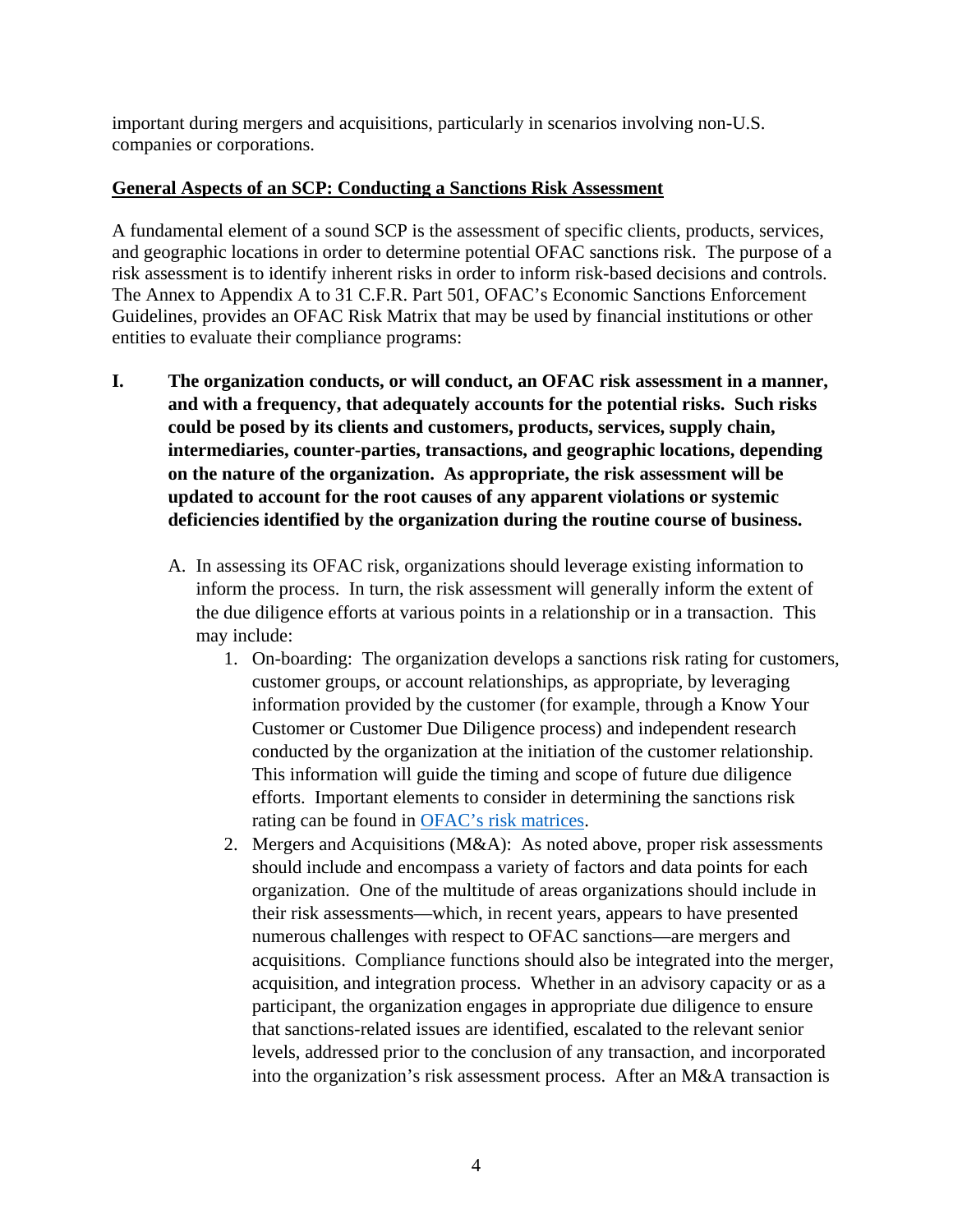completed, the organization's Audit and Testing function will be critical to identifying any additional sanctions-related issues.

**II. The organization has developed a methodology to identify, analyze, and address the particular risks it identifies. As appropriate, the risk assessment will be updated to account for the conduct and root causes of any apparent violations or systemic deficiencies identified by the organization during the routine course of business, for example, through a testing or audit function.**

# **INTERNAL CONTROLS**

An effective SCP should include internal controls, including policies and procedures, in order to identify, interdict, escalate, report (as appropriate), and keep records pertaining to activity that may be prohibited by the regulations and laws administered by OFAC. The purpose of internal controls is to outline clear expectations, define procedures and processes pertaining to OFAC compliance (including reporting and escalation chains), and minimize the risks identified by the organization's risk assessments. Policies and procedures should be enforced, weaknesses should be identified (including through root cause analysis of any compliance breaches) and remediated, and internal and/or external audits and assessments of the program should be conducted on a periodic basis.

Given the dynamic nature of U.S. economic and trade sanctions, a successful and effective SCP should be capable of adjusting rapidly to changes published by OFAC. These include the following: (i) updates to OFAC's List of Specially Designated Nationals and Blocked Persons (the "SDN List"), the Sectoral Sanctions Identification List ("SSI List"), and other sanctionsrelated lists; (ii) new, amended, or updated sanctions programs or prohibitions imposed on targeted foreign countries, governments, regions, or persons, through the enactment of new legislation, the issuance of new Executive orders, regulations, or published OFAC guidance or other OFAC actions; and (iii) the issuance of general licenses.

## **General Aspects of an SCP: Internal Controls**

Effective OFAC compliance programs generally include internal controls, including policies and procedures, in order to identify, interdict, escalate, report (as appropriate), and keep records pertaining to activity that is prohibited by the sanctions programs administered by OFAC. The purpose of internal controls is to outline clear expectations, define procedures and processes pertaining to OFAC compliance, and minimize the risks identified by an entity's OFAC risk assessments. Policies and procedures should be enforced, and weaknesses should be identified (including through root cause analysis of any compliance breaches) and remediated in order to prevent activity that might violate the sanctions programs administered by OFAC.

**I. The organization has designed and implemented written policies and procedures outlining the SCP. These policies and procedures are relevant to the organization, capture the organization's day-to-day operations and procedures, are easy to follow, and designed to prevent employees from engaging in misconduct.**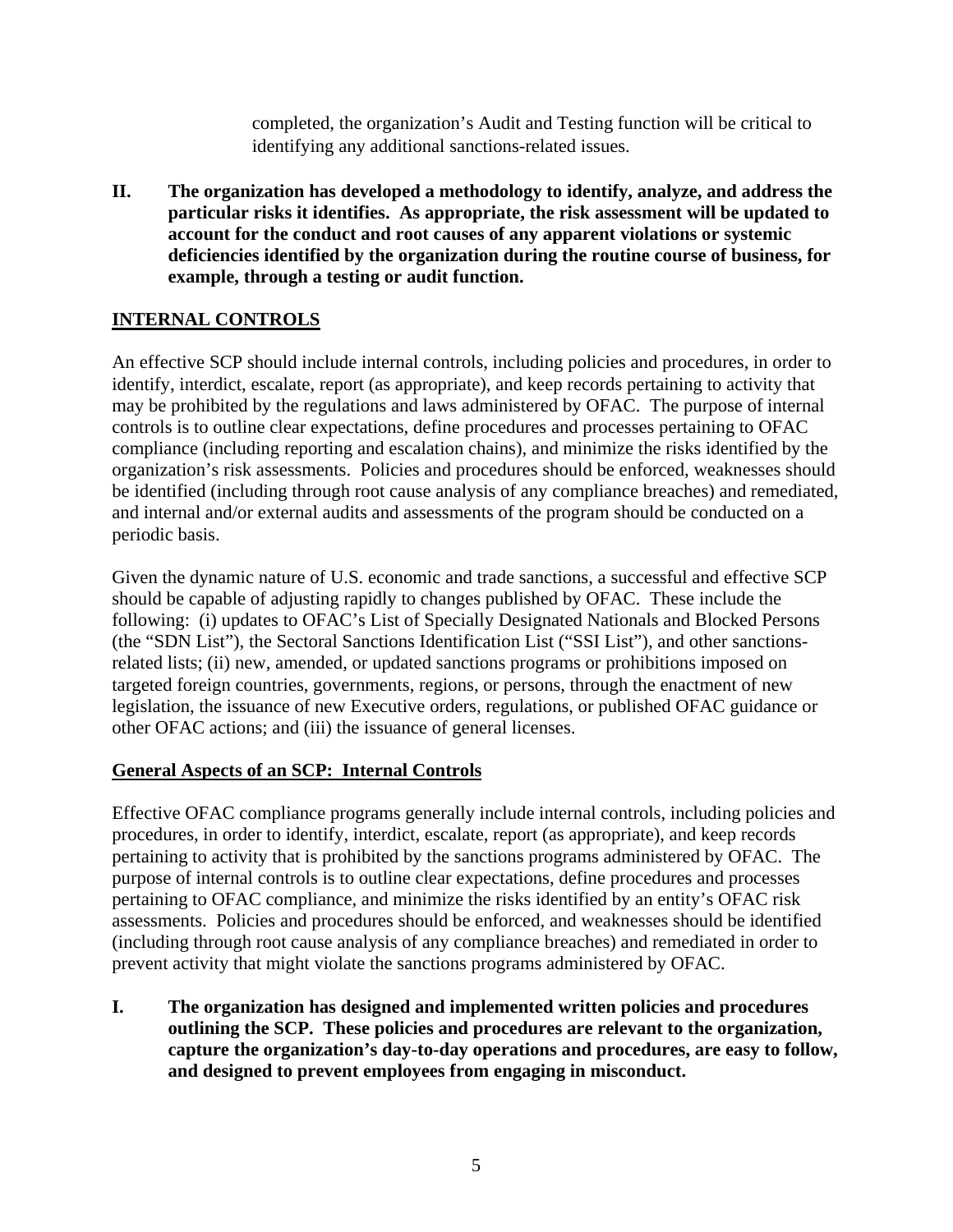- **II. The organization has implemented internal controls that adequately address the results of its OFAC risk assessment and profile. These internal controls should enable the organization to clearly and effectively identify, interdict, escalate, and report to appropriate personnel within the organization transactions and activity that may be prohibited by OFAC. To the extent information technology solutions factor into the organization's internal controls, the organization has selected and calibrated the solutions in a manner that is appropriate to address the organization's risk profile and compliance needs, and the organization routinely tests the solutions to ensure effectiveness.**
- **III. The organization enforces the policies and procedures it implements as part of its OFAC compliance internal controls through internal and/or external audits.**
- **IV. The organization ensures that its OFAC-related recordkeeping policies and procedures adequately account for its requirements pursuant to the sanctions programs administered by OFAC.**
- **V. The organization ensures that, upon learning of a weakness in its internal controls pertaining to OFAC compliance, it will take immediate and effective action, to the extent possible, to identify and implement compensating controls until the root cause of the weakness can be determined and remediated.**
- **VI. The organization has clearly communicated the SCP's policies and procedures to all relevant staff, including personnel within the SCP program, as well as relevant gatekeepers and business units operating in high-risk areas (e.g., customer acquisition, payments, sales, etc.) and to external parties performing SCP responsibilities on behalf of the organization.**
- **VII. The organization has appointed personnel for integrating the SCP's policies and procedures into the daily operations of the company or corporation. This process includes consultations with relevant business units, and confirms the organization's employees understand the policies and procedures.**

#### **TESTING AND AUDITING**

Audits assess the effectiveness of current processes and check for inconsistencies between these and day-to-day operations. A comprehensive and objective testing or audit function within an SCP ensures that an organization identifies program weaknesses and deficiencies, and it is the organization's responsibility to enhance its program, including all program-related software, systems, and other technology, to remediate any identified compliance gaps. Such enhancements might include updating, improving, or recalibrating SCP elements to account for a changing risk assessment or sanctions environment. Testing and auditing can be conducted on a specific element of an SCP or at the enterprise-wide level.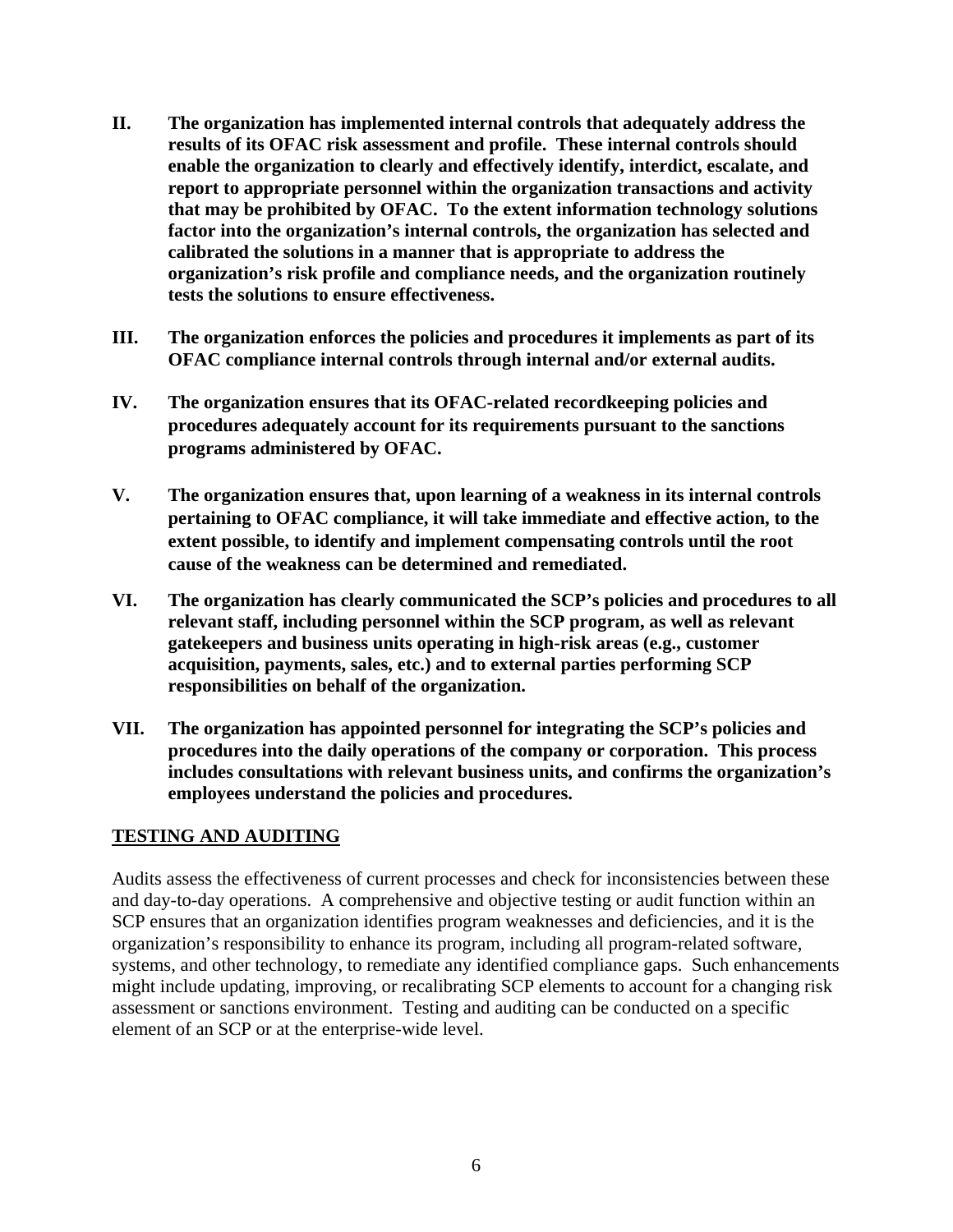### **General Aspects of an SCP: Testing and Auditing**

A comprehensive, independent, and objective testing or audit function within an SCP ensures that entities are aware of where and how their programs are performing and should be updated, enhanced, or recalibrated to account for a changing risk assessment or sanctions environment, as appropriate. Testing or audit, whether conducted on a specific element of a compliance program or at the enterprise-wide level, are important tools to ensure the program is working as designed and identify weaknesses and deficiencies within a compliance program.

- **I. The organization commits to ensuring that the testing or audit function is accountable to senior management, is independent of the audited activities and functions, and has sufficient authority, skills, expertise, resources, and authority within the organization.**
- **II. The organization commits to ensuring that it employs testing or audit procedures appropriate to the level and sophistication of its SCP and that this function, whether deployed internally or by an external party, reflects a comprehensive and objective assessment of the organization's OFAC-related risk assessment and internal controls.**
- **III. The organization ensures that, upon learning of a confirmed negative testing result or audit finding pertaining to its SCP, it will take immediate and effective action, to the extent possible, to identify and implement compensating controls until the root cause of the weakness can be determined and remediated.**

## **TRAINING**

An effective training program is an integral component of a successful SCP. The training program should be provided to all appropriate employees and personnel on a periodic basis (and at a minimum, annually) and generally should accomplish the following: (i) provide job-specific knowledge based on need; (ii) communicate the sanctions compliance responsibilities for each employee; and (iii) hold employees accountable for sanctions compliance training through assessments.

#### **General Aspects of an SCP: Training**

An adequate training program, tailored to an entity's risk profile and all appropriate employees and stakeholders, is critical to the success of an SCP.

**I. The organization commits to ensuring that its OFAC-related training program provides adequate information and instruction to employees and, as appropriate, stakeholders (for example, clients, suppliers, business partners, and counterparties) in order to support the organization's OFAC compliance efforts. Such training should be further tailored to high-risk employees within the organization.**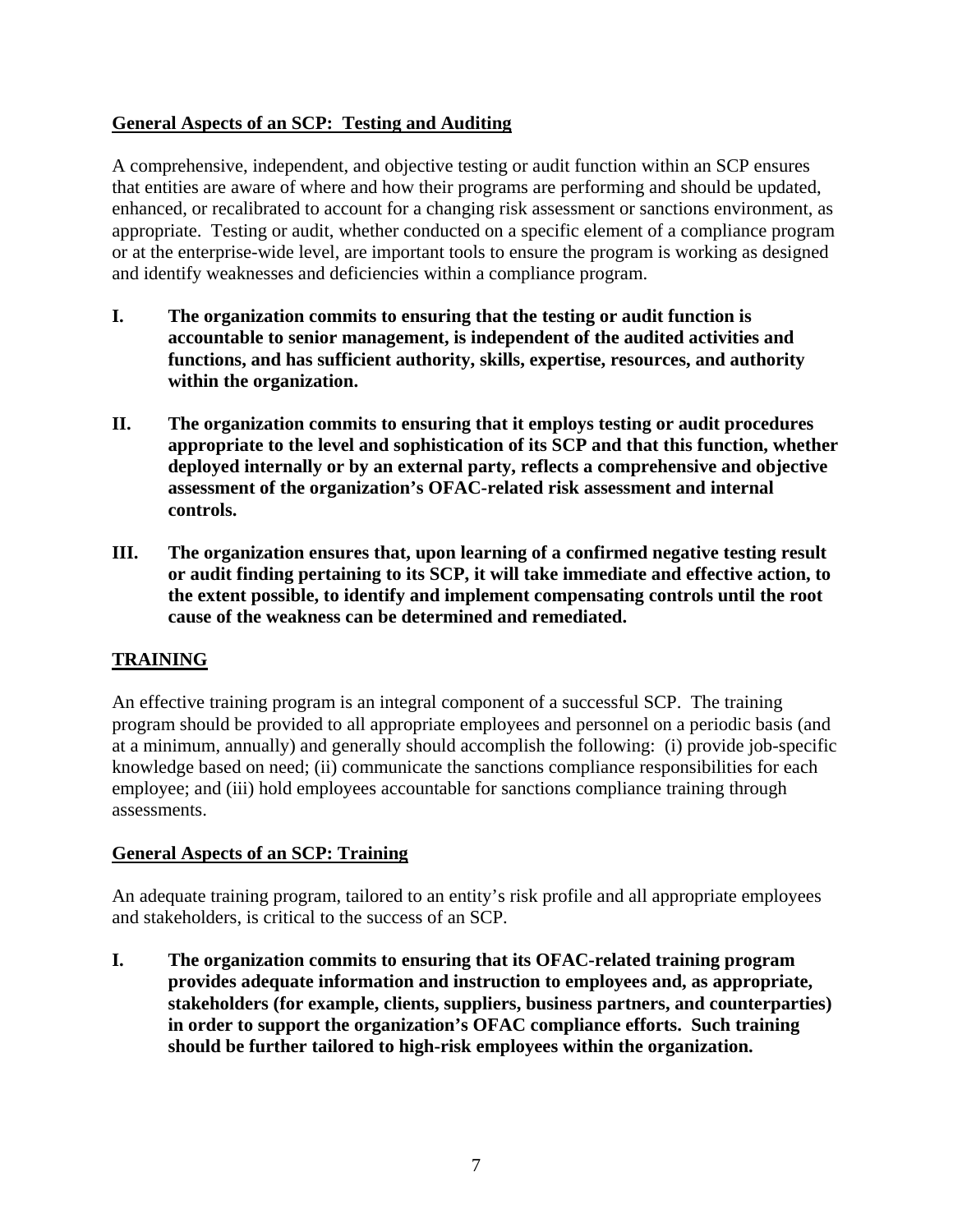- **II. The organization commits to provide OFAC-related training with a scope that is appropriate for the products and services it offers; the customers, clients, and partner relationships it maintains; and the geographic regions in which it operates.**
- **III. The organization commits to providing OFAC-related training with a frequency that is appropriate based on its OFAC risk assessment and risk profile.**
- **IV. The organization commits to ensuring that, upon learning of a confirmed negative testing result or audit finding, or other deficiency pertaining to its SCP, it will take immediate and effective action to provide training to or other corrective action with respect to relevant personnel.**
- **V. The organization's training program includes easily accessible resources and materials that are available to all applicable personnel.**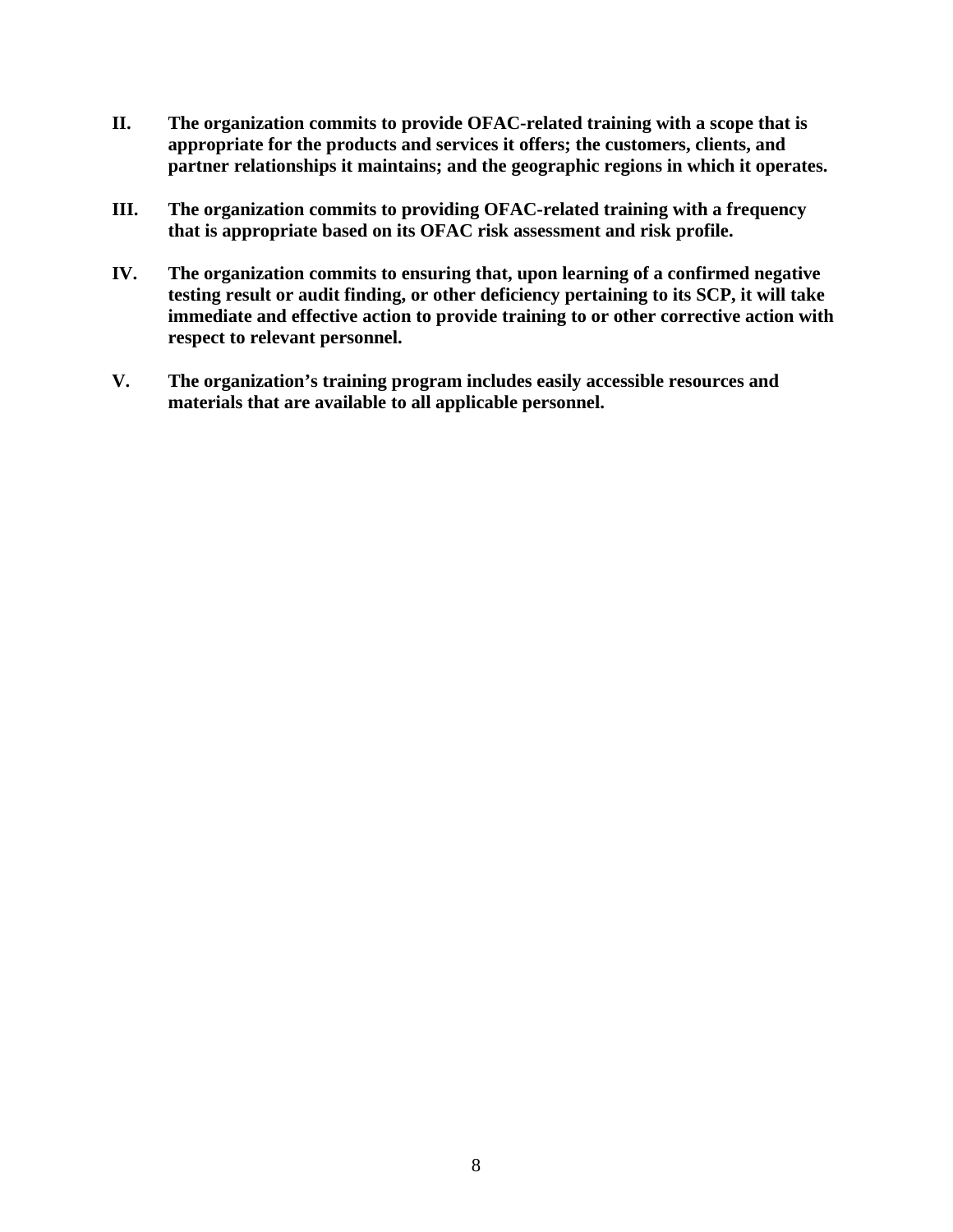#### **Root Causes of OFAC Sanctions Compliance Program Breakdowns or Deficiencies Based on Assessment of Prior OFAC Administrative Actions**

Since its publication of the Economic Sanctions Enforcement Guidelines, 31 C.F.R. part 501, App. A (the "Guidelines"), OFAC has finalized numerous public enforcement actions in which it identified deficiencies or weaknesses within the subject person's SCP. These items, which are provided in a non-exhaustive list below, are provided to alert persons subject to U.S. jurisdiction, including entities that conduct business in or with the United States, U.S. persons, or U.S.-origin goods or services, about several specific root causes associated with apparent violations of the regulations it administers in order to assist them in designing, updating, and amending their respective SCP.

# **I. Lack of a Formal OFAC SCP**

OFAC regulations do not require a formal SCP; however, OFAC encourages organizations subject to U.S. jurisdiction (including but not limited to those entities that conduct business in, with, or through the United States or involving U.S.-origin goods, services, or technology), and particularly those that engage in international trade or transactions or possess any clients or counter-parties located outside of the United States, to adopt a formal SCP. OFAC has finalized numerous civil monetary penalties since publicizing the Guidelines in which the subject person's lack of an SCP was one of the root causes of the sanctions violations identified during the course of the investigation. In addition, OFAC frequently identified this element as an aggravating factor in its analysis of the General Factors associated with such administrative actions.

# **II. Misinterpreting, or Failing to Understand the Applicability of, OFAC's Regulations**

Numerous organizations have committed sanctions violations by misinterpreting OFAC's regulations, particularly in instances in which the subject person determined the transaction, dealing, or activity at issue was either not prohibited or did not apply to their organization or operations. For example, several organizations have failed to appreciate or consider (or, in some instances, actively disregarded) the fact that OFAC sanctions applied to their organization based on their status as a U.S. person, a U.S.-owned or controlled subsidiary (in the Cuba and Iran programs), or dealings in or with U.S. persons, the U.S. financial system, or U.S.-origin goods and technology.

With respect to this specific root cause, OFAC's administrative actions have typically identified additional aggravating factors, such as reckless conduct, the presence of numerous warning signs that the activity at issue was likely prohibited, awareness by the organization's management of the conduct at issue, and the size and sophistication of the subject person.

## **III. Facilitating Transactions by Non-U.S. Persons (Including Through or By Overseas Subsidiaries or Affiliates)**

Multiple organizations subject to U.S. jurisdiction—specifically those with foreign-based operations and subsidiaries located outside of the United States—have engaged in transactions or activity that violated OFAC's regulations by referring business opportunities to, approving or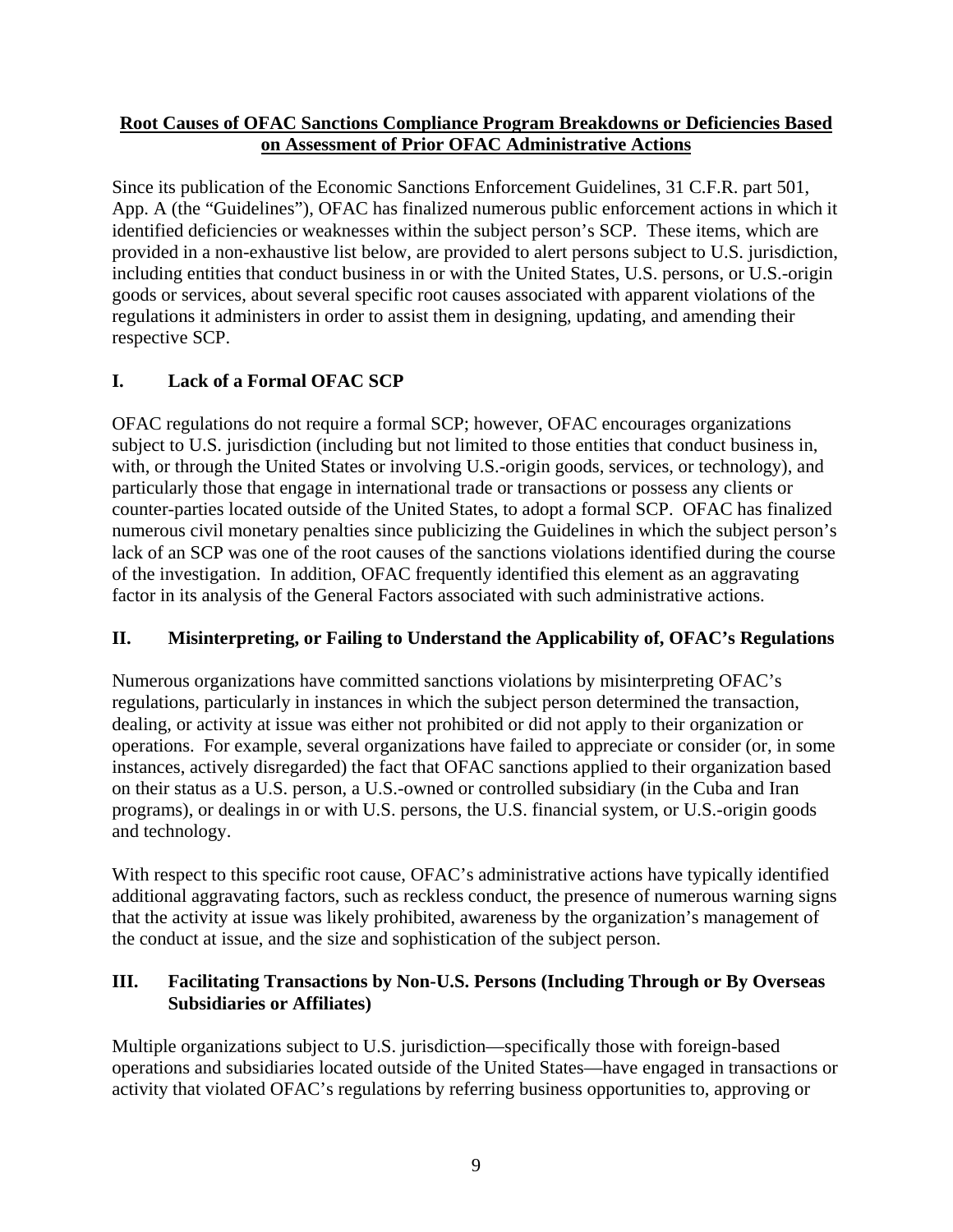signing off on transactions conducted by, or otherwise facilitating dealings between their organization's non-U.S. locations and OFAC-sanctioned countries, regions, or persons. In many instances, the root cause of these violations stems from a misinterpretation or misunderstanding of OFAC's regulations. Companies and corporations with integrated operations, particularly those involving or requiring participation by their U.S.-based headquarters, locations, or personnel, should ensure any activities they engage in (i.e., approvals, contracts, procurement, etc.) are compliant with OFAC's regulations.

#### **IV. Exporting or Re-exporting U.S.-origin Goods, Technology, or Services to OFAC-Sanctioned Persons or Countries**

Non-U.S. persons have repeatedly purchased U.S.-origin goods with the specific intent of reexporting, transferring, or selling the items to a person, country, or region subject to OFAC sanctions. In several instances, this activity occurred despite warning signs that U.S. economic sanctions laws prohibited the activity, including contractual language expressly prohibiting any such dealings. OFAC's public enforcement actions in this area have generally been focused on companies or corporations that are large or sophisticated, engaged in a pattern or practice that lasted multiple years, ignored or failed to respond to numerous warning signs, utilized nonroutine business practices, and—in several instances—concealed their activity in a willful or reckless manner.

### **V. Utilizing the U.S. Financial System, or Processing Payments to or through U.S. Financial Institutions, for Commercial Transactions Involving OFAC-Sanctioned Persons or Countries**

Many non-U.S. persons have engaged in violations of OFAC's regulations by processing financial transactions (almost all of which have been denominated in U.S. Dollars) to or through U.S. financial institutions that pertain to commercial activity involving an OFAC-sanctioned country, region, or person. Although no organizations subject to U.S. jurisdiction may be involved in the underlying transaction—such as the shipment of goods from a third-country to an OFAC-sanctioned country—the inclusion of a U.S. financial institution in any payments associated with these transactions often results in a prohibited activity (e.g., the exportation or reexportation of services from the United States to a comprehensively sanctioned country, or dealing in blocked property in the United States). OFAC has generally focused its enforcement investigations on persons who have engaged in willful or reckless conduct, attempted to conceal their activity (e.g., by stripping or manipulating payment messages, or making false representations to their non-U.S. or U.S. financial institution), engaged in a pattern or practice of conduct for several months or years, ignored or failed to consider numerous warning signs that the conduct was prohibited, involved actual knowledge or involvement by the organization's management, caused significant harm to U.S. sanctions program objectives, and were large or sophisticated organizations.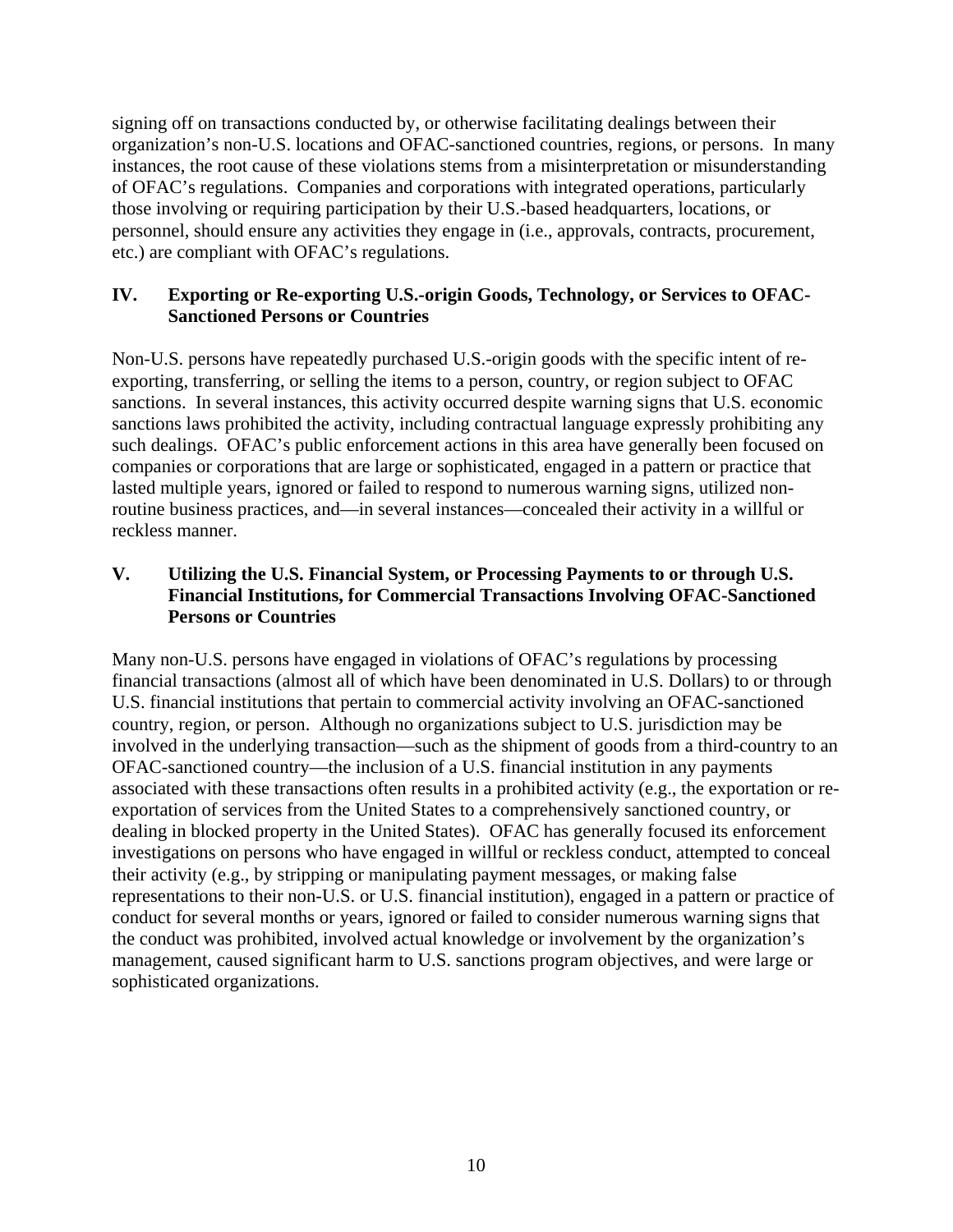### **VI. Sanctions Screening Software or Filter Faults**

Many organizations conduct screening of their customers, supply chain, intermediaries, counterparties, commercial and financial documents, and transactions in order to identify OFACprohibited locations, parties, or dealings. At times, organizations have failed to update their sanctions screening software to incorporate updates to the SDN List or SSI List, failed to include pertinent identifiers such as SWIFT Business Identifier Codes for designated, blocked, or sanctioned financial institutions, or did not account for alternative spellings of prohibited countries or parties—particularly in instances in which the organization is domiciled or conducts business in geographies that frequently utilize such alternative spellings (i.e., Habana instead of Havana, Kuba instead of Cuba, Soudan instead of Sudan, etc.),

### **VII. Improper Due Diligence on Customers/Clients (e.g., Ownership, Business Dealings, etc.)**

One of the fundamental components of an effective OFAC risk assessment and SCP is conducting due diligence on an organization's customers, supply chain, intermediaries, and counter-parties. Various administrative actions taken by OFAC involved improper or incomplete due diligence by a company or corporation on its customers, such as their ownership, geographic location(s), counter-parties, and transactions, as well as their knowledge and awareness of OFAC sanctions.

## **VIII. De-Centralized Compliance Functions and Inconsistent Application of an SCP**

While each organization should design, develop, and implement its risk-based SCP based on its own characteristics, several organizations subject to U.S. jurisdiction have committed apparent violations due to a de-centralized SCP, often with personnel and decision-makers scattered in various offices or business units. In particular, violations have resulted from this arrangement due to an improper interpretation and application of OFAC's regulations, the lack of a formal escalation process to review high-risk or potential OFAC customers or transactions, an inefficient or incapable oversight and audit function, or miscommunications regarding the organization's sanctions-related policies and procedures.

#### **IX. Utilizing Non-Standard Payment or Commercial Practices**

Organizations subject to U.S. jurisdiction are in the best position to determine whether a particular dealing, transaction, or activity is proposed or processed in a manner that is consistent with industry norms and practices. In many instances, organizations attempting to evade or circumvent OFAC sanctions or conceal their activity will implement non-traditional business methods in order to complete their transactions.